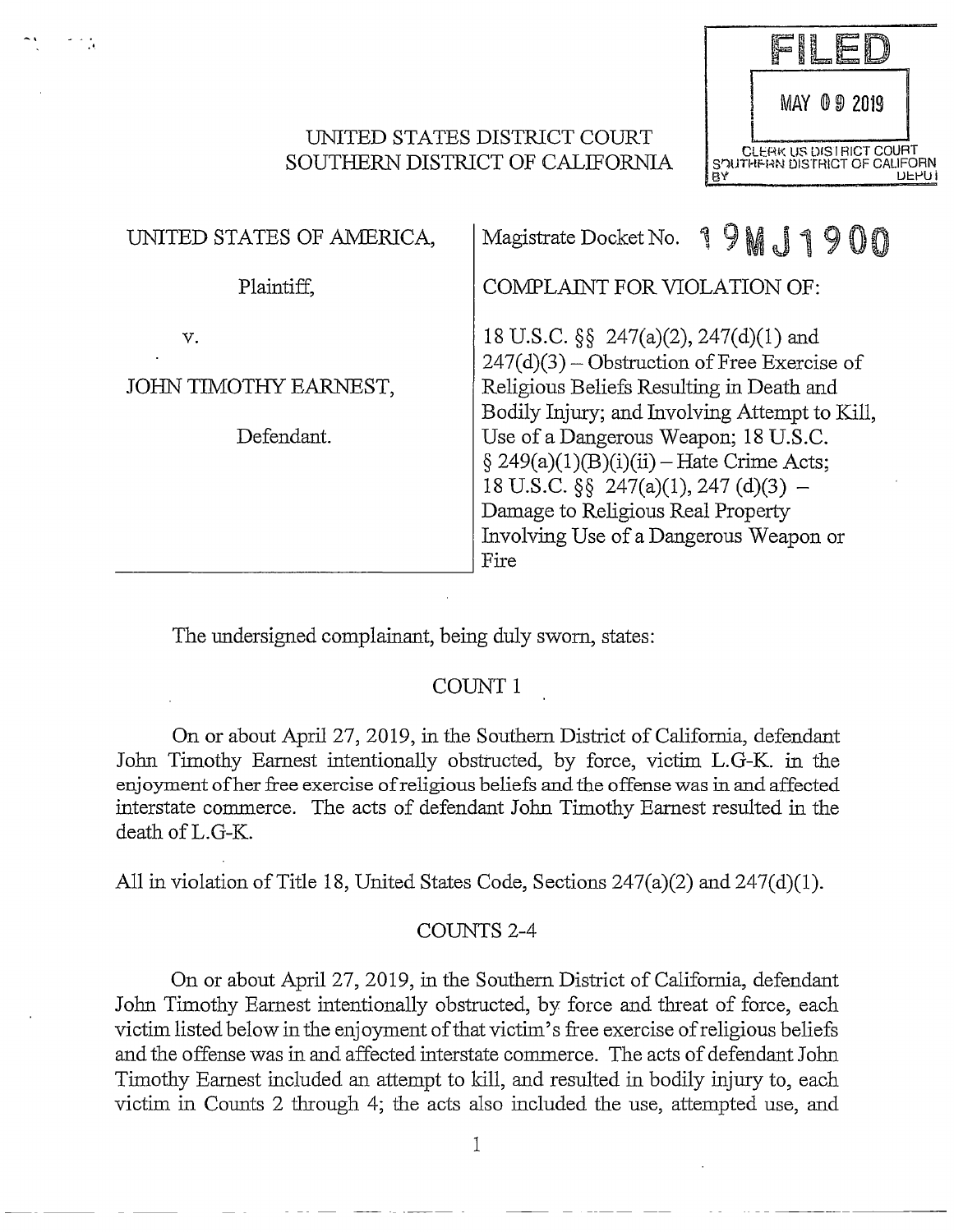threatened use of a dangerous weapon, to wit, a Smith  $\&$  Wesson Model M&P 15 Sport II semi-automatic rifle, bearing serial number ending in 950.

| <b>TRIA</b> |                  |
|-------------|------------------|
|             |                  |
|             | A.J              |
|             | N.D., a juvenile |

All in violation of Title 18, United States Code, Sections 247(a)(2), 247(d)(l) and  $247(d)(3)$ .

### COUNTS 5-54

On or about April 27, 2019, in the Southern District of California, defendant John Timothy Earnest intentionally obstructed, by force and threat of force, each victim listed below in the enjoyment of that victim's free exercise of religious beliefs and the offense was in and affected interstate commerce. The acts of defendant John Timothy Earnest included an attempt to kill each victim in Counts 5 through 54, and the use, attempted use, and threatened use of a dangerous weapon, to wit, a Smith & Wesson Model M&P 15 Sport II semi-automatic rifle, bearing serial number ending in 950.

| COUNT                              | VICTIM                                |
|------------------------------------|---------------------------------------|
| $\overline{5}$                     | $\overline{S.A.}$                     |
| $\overline{6}$                     | D.A.                                  |
|                                    | N.A., a juvenile                      |
| $\overline{8}$                     | Y.A., a juvenile                      |
| $\overline{9}$                     | I.A.                                  |
| $\overline{10}$                    | J.A.                                  |
| $\frac{11}{12}$                    | $\frac{1}{\text{Ja.A.}}$              |
|                                    |                                       |
| $\overline{13}$                    |                                       |
| $\overline{14}$                    |                                       |
| $\overline{15}$                    | F.A.<br>F.A.<br><u>Z.B.</u><br>J.M.C. |
| $\overline{16}$                    | L.C.                                  |
| $\overline{17}$                    | $\overline{J.C.}$                     |
| $\overline{18}$                    | $\overline{D.C.}$                     |
| 19                                 | N.C.                                  |
| $\overline{20}$                    | $\overline{\text{ID}}$ .              |
| $\frac{21}{22}$<br>$\frac{22}{23}$ | L.D., a juvenile                      |
|                                    | Li.D., a juvenile<br>M.D.             |
|                                    |                                       |
| $\overline{24}$                    | R.E., a juvenile                      |
| $\overline{25}$                    | T.E.                                  |
| $\overline{26}$                    | $\overline{P.F.}$                     |
| $\overline{27}$                    | $\overline{\text{G.F.}}$              |

2

~-- --- ~~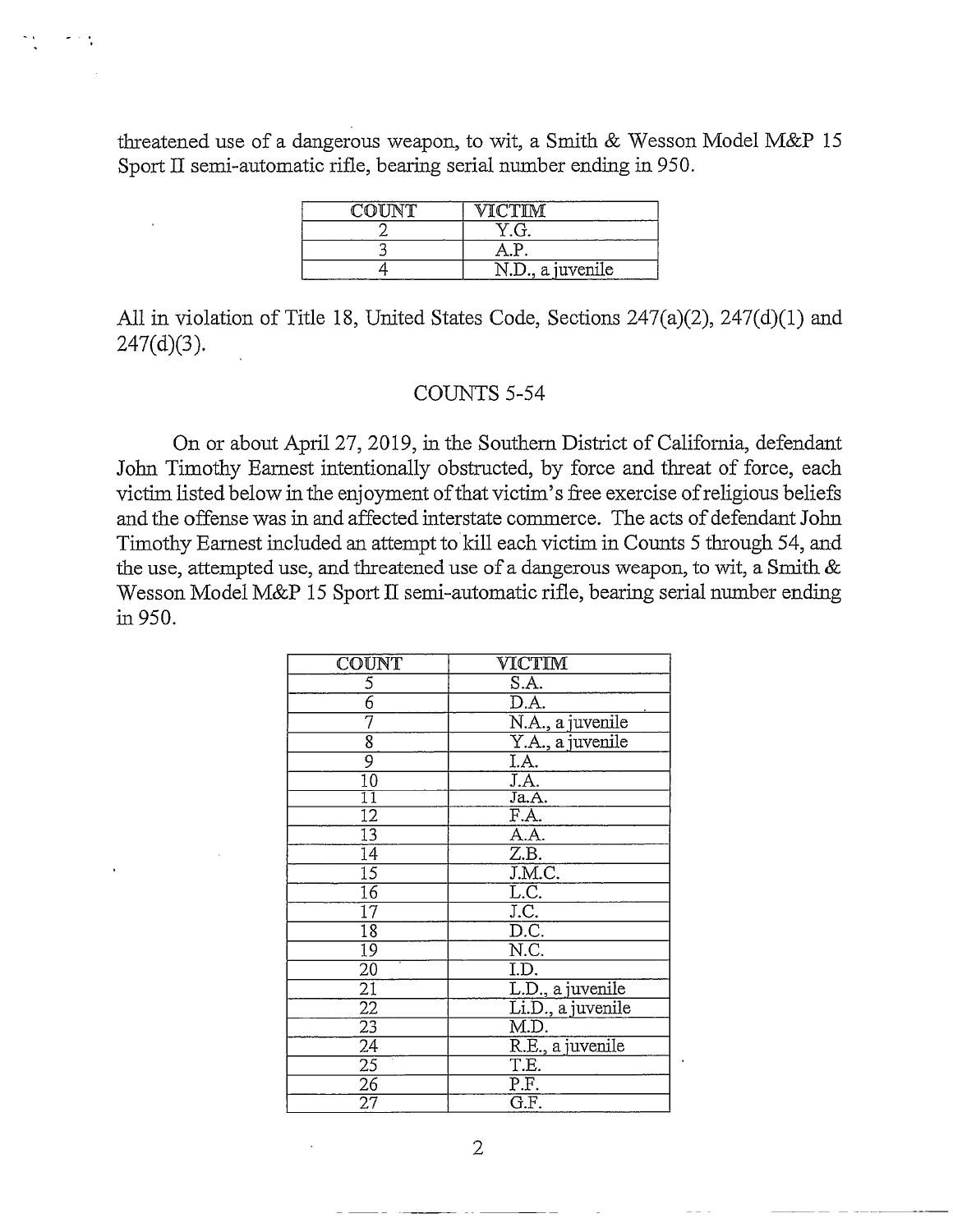| COUNT                              | VICTIM                                    |
|------------------------------------|-------------------------------------------|
| $\overline{28}$                    | S.G.                                      |
| $\overline{29}$                    | C.G., a juvenile                          |
|                                    | R.G., a juvenile                          |
|                                    | Yo.G., a juvenile                         |
| $\frac{30}{31}$<br>$\frac{32}{33}$ | M.G.                                      |
|                                    | $\overline{Y}$ e.G.                       |
| $\frac{\frac{35}{34}}{35}$         | <u>J.H.</u><br>R.I.                       |
|                                    |                                           |
| $\overline{36}$                    | <u>R.K.</u><br>H.K.                       |
| $\frac{1}{37}$                     |                                           |
|                                    | Ha.K.                                     |
| $\overline{39}$                    | A.L.                                      |
| $\overline{40}$                    | $\overline{AM.}$                          |
| $\overline{41}$                    | J.M.                                      |
| 42                                 | <u>R.P.</u>                               |
| $\overline{43}$                    | $\frac{\overline{G.P.}}{\overline{S.P.}}$ |
| $\overline{44}$                    |                                           |
| $\overline{45}$                    | R.S.                                      |
| $\overline{46}$                    |                                           |
| 47                                 | H.S.<br>K.S.                              |
| $\overline{48}$                    | $\overline{L.S.}$                         |
| 49                                 | A.S., a juvenile<br>O.S.                  |
| $\overline{50}$                    |                                           |
| $rac{51}{52}$<br>$rac{52}{53}$     | <u>K.T.</u>                               |
|                                    | S.T., a juvenile<br>N.T., a juvenile      |
|                                    |                                           |
| 54                                 | A.T., a juvenile                          |

 $\ddot{\phantom{a}}$ 

All in violation of Title 18, United States Code, Sections 247(a)(2), 247(d)(l) and 247(d)(3).

### COUNT 55

On or about April 27, 2019, in the Southern District of California, the defendant, John Timothy Earnest, willfully caused bodily injury to L.G-K., because of the actual and perceived race of any person. The offense resulted in the death of L.G-K.

All in violation of Title 18, United States Code, Section 249(a)(1)(B)(i).

# COUNTS 56-58

On or about April 27, 2019, in the Southern District of California, the defendant, John Timothy Earnest, willfully caused bodily injury to the victims listed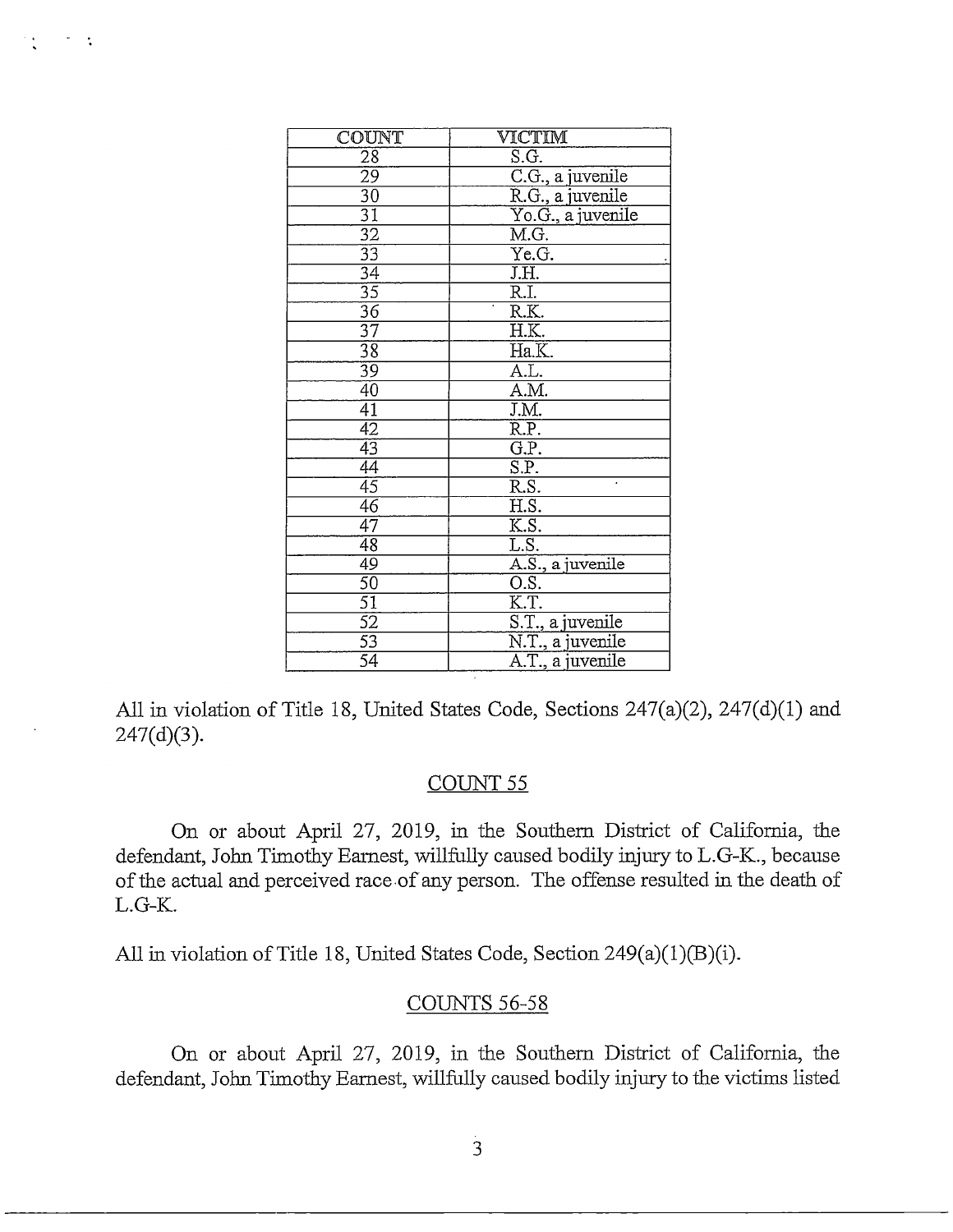below, because of the actual and perceived race of any person. The offenses included an attempt to kill each victim listed in Counts 56 through 58.

All in violation of Title 18, United States Code, Section 249(a)(1)(B)(ii).

 $\ddot{\cdot}$ 

| ~~~~~ | $\pi \overline{\mathcal{F}}$ and $\pi$ | ---- |
|-------|----------------------------------------|------|
|       |                                        |      |
| -     | ****                                   |      |
|       | ___                                    |      |

# COUNTS 59-108

On or about April 27, 2019, in the Southern District of California, the defendant, John Timothy Earnest, through the use of a firearm, willfully attempted to cause bodily injury to the victims listed below, because of the actual and perceived race of any person. The offenses included an attempt to kill each victim listed in Counts 59 through 108.

| COUNT | VICTIM            |
|-------|-------------------|
| 59    | S.A.              |
| 60    | D.A.              |
| 61    | N.A., a juvenile  |
| 62    | Y.A., a juvenile  |
| 63    | I.A.              |
| 64    | J.A.              |
| 65    | Ja.A.             |
| 66    | F.A.              |
| 67    | A.A.              |
| 68    | $\overline{Z.B.}$ |
| 69    | J.M.C.            |
| 70    | L.C.              |
| 71    | J.C.              |
| 72    | D.C.              |
| 73    | N.C.              |
| 74    | I.D.              |
| 75    | L.D., a juvenile  |
| 76    | Li.D., a juvenile |
| 77    | M.D.              |
| 78    | R.E., a juvenile  |
| 79    | T.E.              |
| 80    | P.F.              |
| 81    | G.F.              |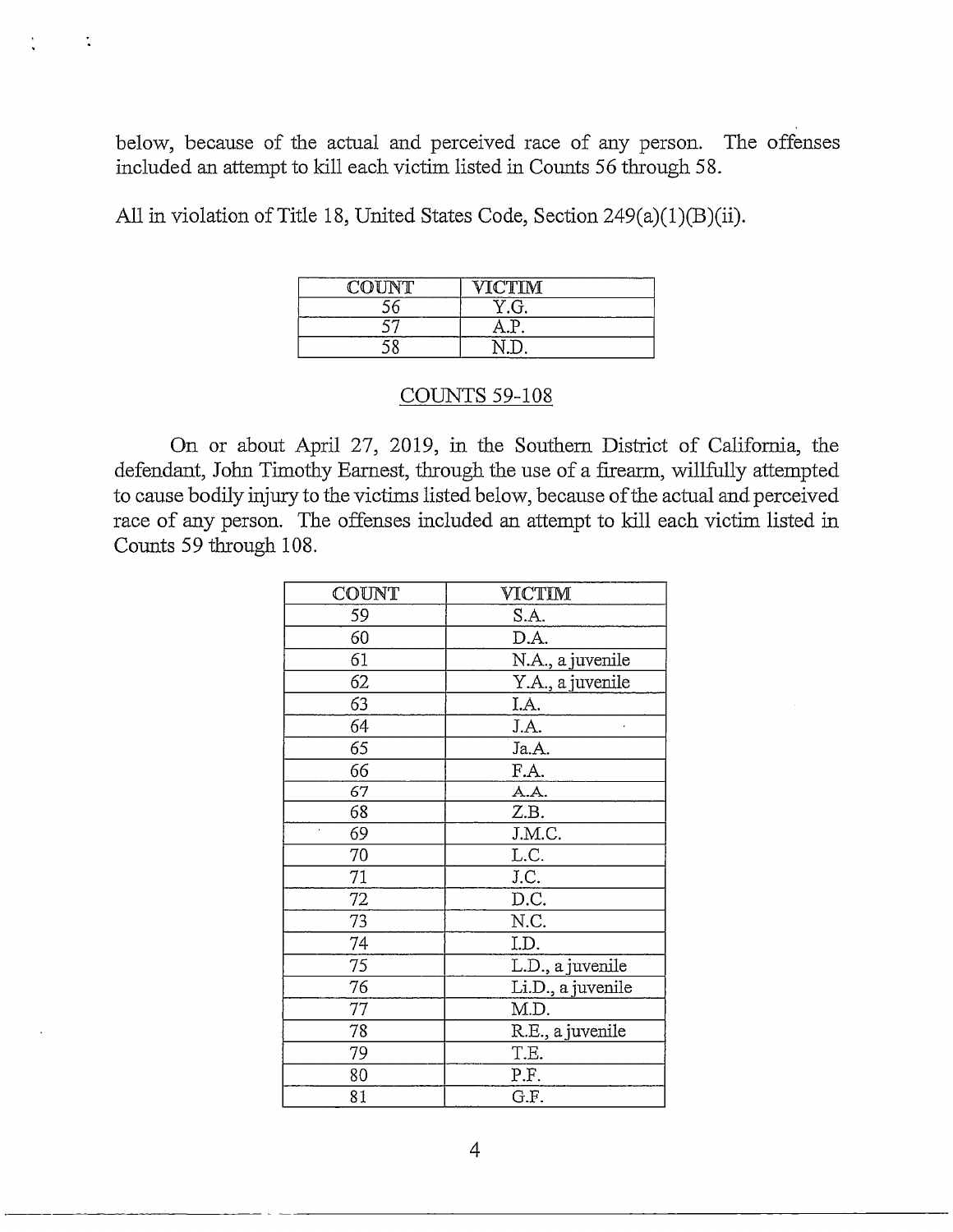| COUNT | VICTIM            |
|-------|-------------------|
| 82    | S.G.              |
| 83    | C.G., a juvenile  |
| 84    | R.G., a juvenile  |
| 85    | Yo.G., a juvenile |
| 86    | M.G.              |
| 87    | Ye.G.             |
| 88    | J.H.              |
| 89    | $\overline{R.I.}$ |
| 90    | R.K.              |
| 91    | H.K.              |
| 92    | Ha.K.             |
| 93    | A.L.              |
| 94    | A.M.              |
| 95    | J.M.              |
| 96    | R.P.              |
| 97    | G.P.              |
| 98    | S.P.              |
| 99    | R.S.              |
| 100   | $\overline{H.S.}$ |
| 101   | K.S.              |
| 102   | L.S.              |
| 103   | A.S., a juvenile  |
| 104   | O.S.              |
| 105   | $\overline{K.T.}$ |
| 106   | S.T., a juvenile  |
| 107   | N.T., a juvenile  |
| 108   | A.T., a juvenile  |

 $\ddot{\phantom{a}}$ 

All in violation of Title 18, United States Code, Section 249(a)(1)(B)(ii).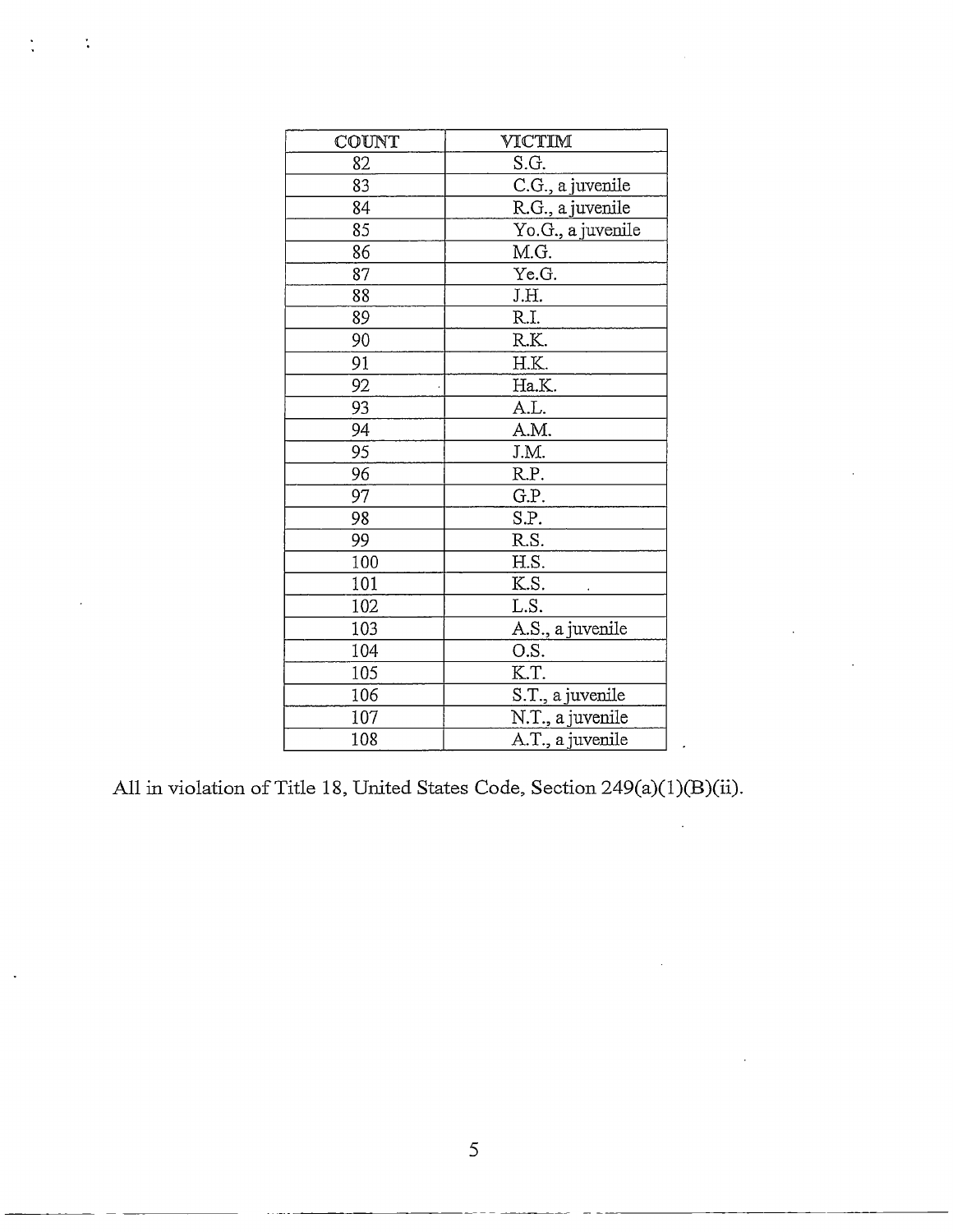### COUNT 109

On or about March 24, 2019, in the Southern District of California, defendant John Timothy Earnest, intentionally defaced, damaged, and destroyed religious real property, that is, the Dar-ul-Arqam Mosque and Islamic Center, 318 West 6th Avenue, Escondido, California, because of the religious character of that property, and attempted to do so, through the use and attempted use of fire, and the offense was in and affected interstate and foreign commerce.

All in violation of Title 18, United States Code, Sections  $247(a)(1)$  and  $247(d)(3)$ .

And the complainant states that this complaint is based on the attached statement of facts, which is incorporated herein by reference.

**for 1/1** 

 $\overline{\text{B}}$ énjamin Meyer Special Agent Federal Bureau of Investigation

SWORN TO BEFORE ME AND SUBSCRIBED IN MY PRESENCE, THIS  $\frac{67}{\cancel{h}}$  DAY OF May 2019.

----- -------

<sup>e</sup>~I'. •/ \ .'Jll·J/;,~ - .  $\sqrt{4\pi R^2}$ 

Hon. Karen S. Crawford United §tates Magistrate Judge

I hereby aftest and certify on That the foregoing document is a full, true and correct copy of the original on file in my office and in my legal custody. S. DISTRICT COURT **CALIFORNIA** SOUTHERN DISTRICT OF Deputy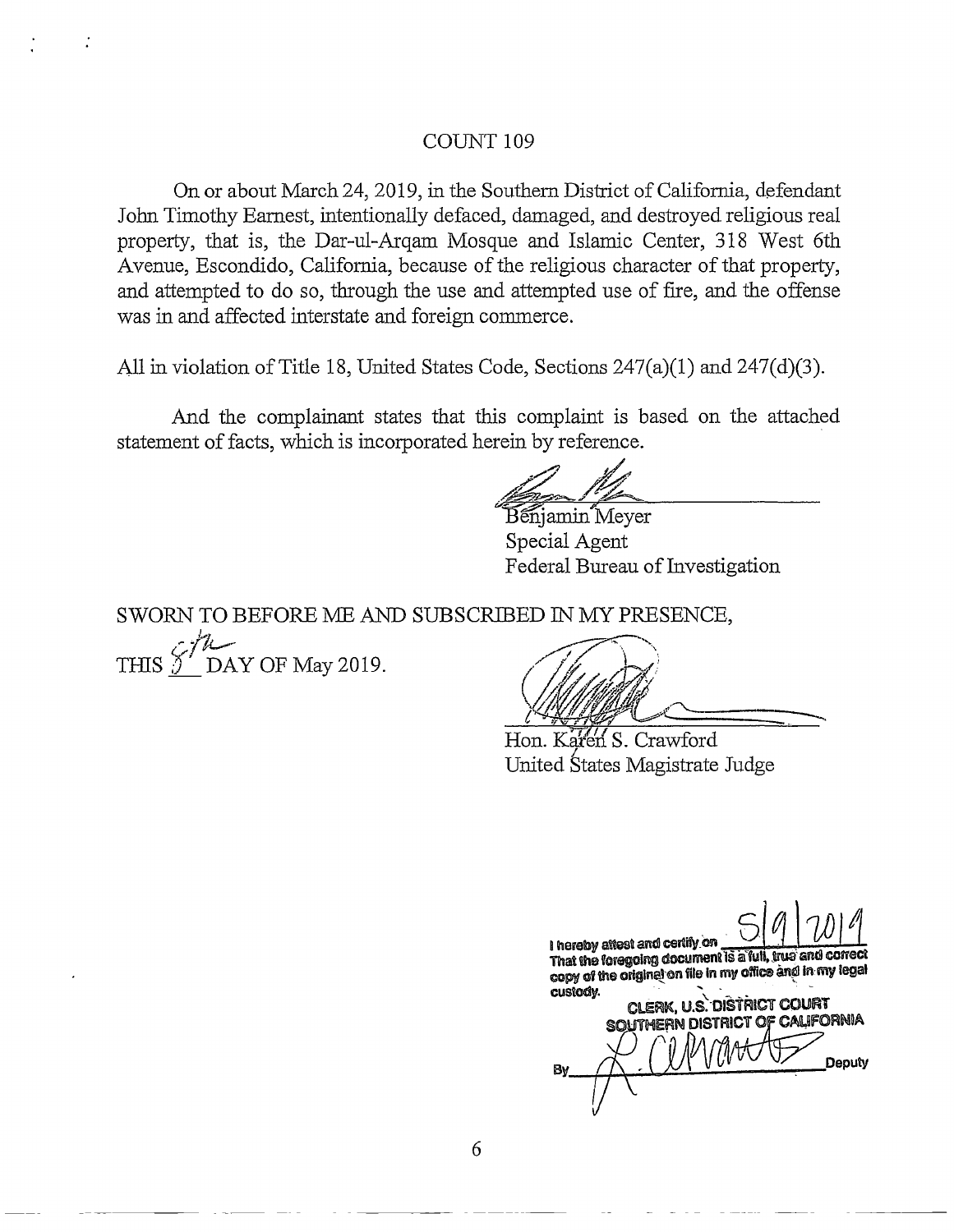# CONTINUATION OF COMPLAINT RE: JOHN TIMOTHY EARNEST

### STATEMENT OF FACTS

I, Benjamin Meyer, being duly sworn, depose and state:

1. Your Affiant is employed as a Special Agent of the Federal Bureau of Investigation ("FBI") and has been so employed for more than 8 years. As an FBI Special Agent, I am primarily responsible for investigating possible violations of federal civil rights, including violations of Title 18, United States Code, Sections 247 and 249. During my career as an FBI Special Agent, I have been involved in the execution of numerous search and seizure warrants, arrests for violations of state and Federal laws, and have authored affidavits in support thereof.

2. This affidavit is submitted in support of a criminal complaint charging JOHN TIMOTHY EARNEST with fifty-four counts of Obstruction of Free Exercise of Religious Beliefs Involving Attempt to Kill, Use of a Dangerous Weapon, and Resulting in Death and Bodily Injury, and fifty-four counts of Hate Crimes, in relation to his April 27, 2019, shooting at the Chabad of Poway Synagogue, and one count of Damage to Religious Property by Use of Fire, in relation to his March 24, 2019, arson of the Dar-ul-Arqam Mosque and Islamic Center in Escondido, all in violation of Title 18, United States Code, Sections  $247(a)(1)$  &  $(2)$ ,  $247(d)(1)$ ,  $247(d)(3)$ ,  $249(a)(1)(B)(i)$  and  $249(a)(1)(B)(ii)$ .

7

-------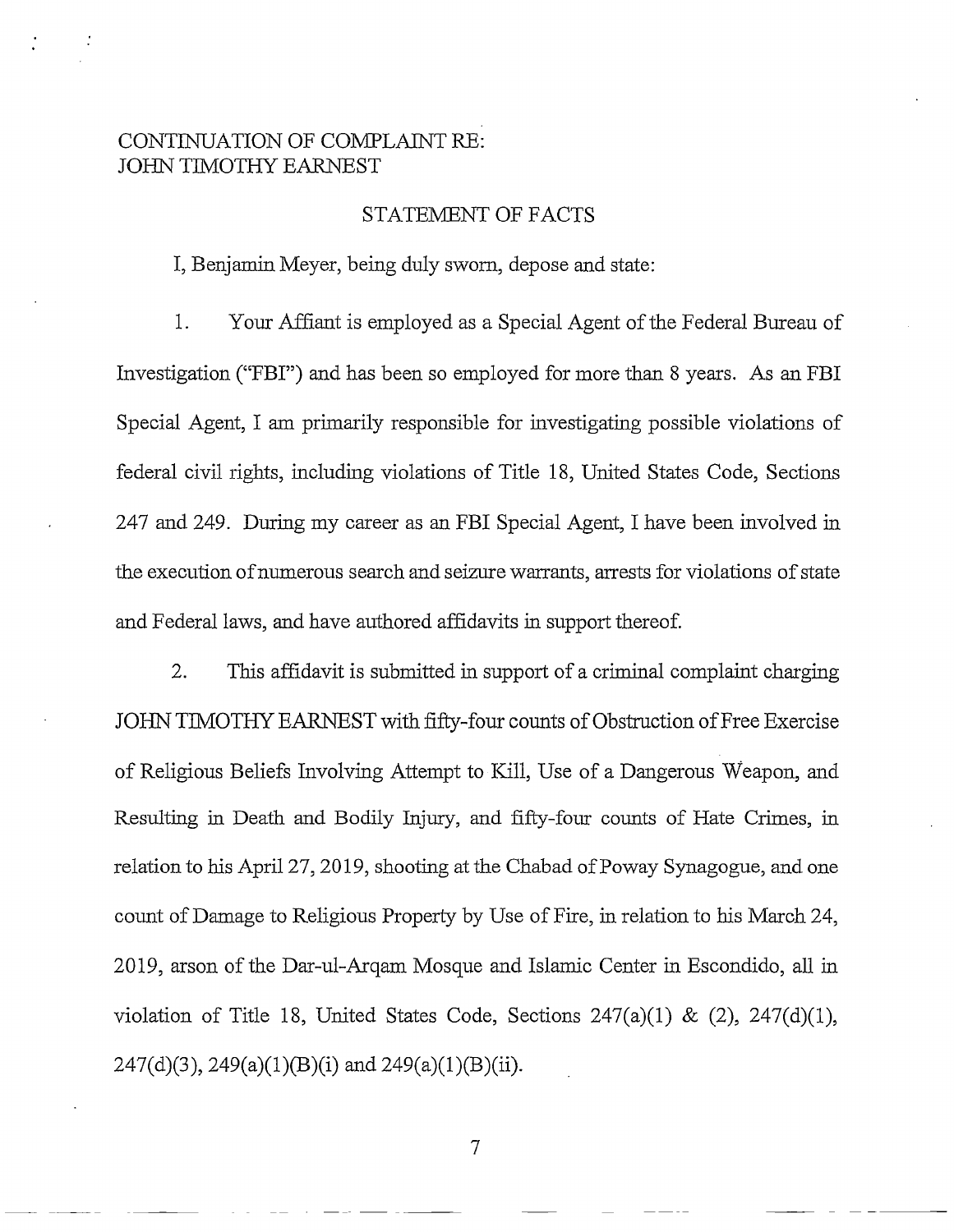3. Title 18, United States Code, Section 247(a)(l) makes it a crime to deface, damage, or destroy religious real property by fire, when such acts are in or affect interstate or foreign commerce. Section  $247(a)(2)$  makes it a crime to intentionally obstruct, or attempt to do so, by force or threat of force, any person in the enjoyment of that person's free exercise of religious beliefs, and said offense is in or affects interstate or foreign commerce. Sections  $247(d)(1)$  and  $247(d)(3)$ provide enhanced penalties when such offense involves an attempt to kill, or the use, attempted use, or threatened use of fire or a dangerous weapon, or when such offense results in death or bodily injury.

 $\ddot{\phantom{a}}$ 

4. Title 18, United States Code, Section 249(a)(l) makes it a crime to willfully cause bodily injury to any person or, through the use of a firearm, to willfully attempt to cause bodily injury to any person because of the actual or perceived race, color, religion, or national origin of any person. Section  $249(a)(1)(B)(i)$  and (ii) provide enhanced penalties if death results or the offense includes an attempt to kill.

### *The Poway Synagogue*

5. On April 27, 2019, JOHN TIMOTHY EARNEST, aged 19, entered the Chabad of Poway Synagogue ("Synagogue") at 16934 Chabad Way, Poway, California. At the time, the individuals listed in Counts 1-108 were in attendance at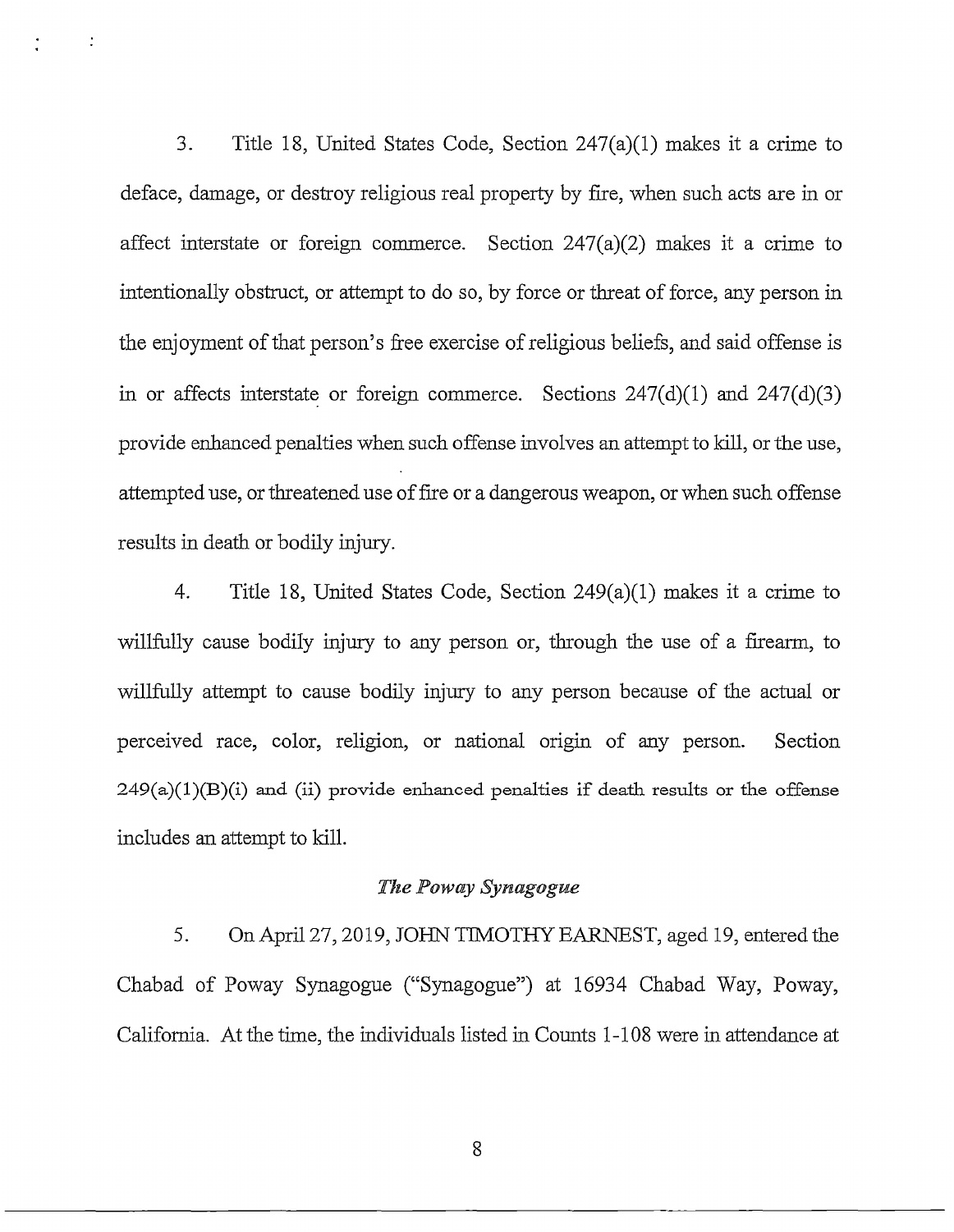the Synagogue and freely and peacefully exercising their religious beliefs on the Sabbath and last day of Passover.

6. EARNEST arrived at the Synagogue in a gray 2012 Honda Civic sedan, and was armed with an AR-15 style semi-automatic rifle, which was fully loaded with a 10-round magazine. EARNEST was also wearing an ammunition chest rig, which contained an additional five magazines, each loaded with ten rounds of ammunition. In total, EARNEST had 60 rounds of ammunition.

7. EARNEST approached the open door of the Synagogue and fired rounds from his AR-15 style rifle, immediately striking victim L.G-K., who was standing in the atrium/lobby area of the Synagogue. EARNEST then further entered the lobby area and fired additional rounds at victim Y.G., wounding victim Y.G. EARNEST continued to fire rounds in the direction of the open doors of the Sanctuary and an adjacent banquet hall (the "Banquet Hall"), until the ten-round magazine was empty.

8. The rifle fire or fragmentation caused by the rifle fire resulted in bodily injuries to at least four members of the congregation, victims L.G-K., Y.G., A.P. and N.D., a juvenile. Shortly thereafter, San Diego County Sheriff's Department ("SDSD") Deputies arrived at the scene along with paramedics. The four shooting victims, L.G-K., Y.G., A.P. and N.D., were transported to the hospital for treatment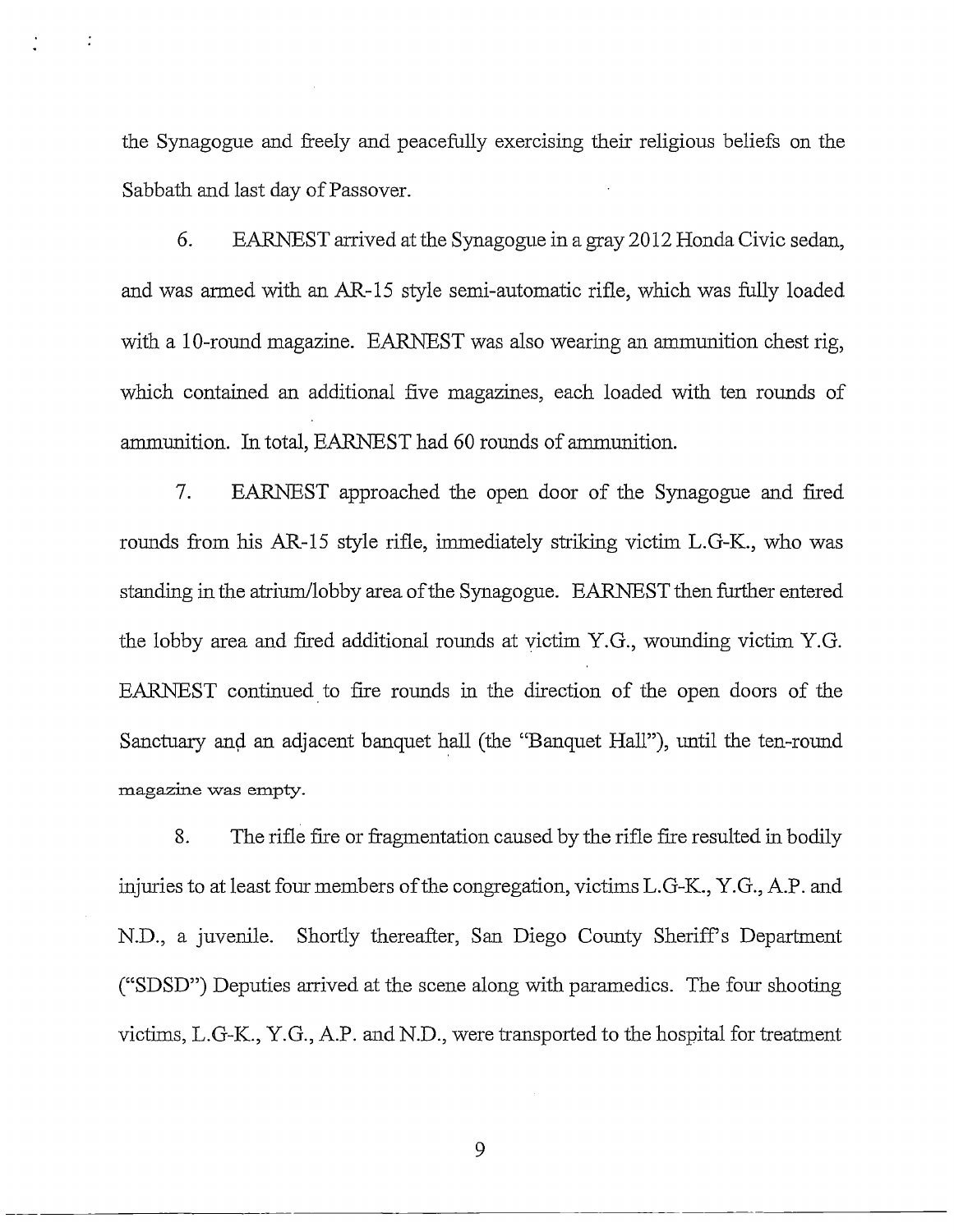of their wounds. Victim L.G-K. was later pronounced dead at the hospital as a result of injuries from the rifle fire.

9. Based on a subsequent review of surveillance video from the Synagogue, it appears that EARNEST unsuccessfully attempted to reload the firearm in order to continue firing more rounds at the congregants, while several members of the congregation moved to confront him.

10. EARNEST then fled the Synagogue, as several congregant members, including an off-duty Border Patrol Agent, gave chase. The Border Patrol Agent fired multiple rounds at EARNEST as he got into his Honda Civic sedan, which was parked across the street. EARNEST then fled the scene in the car.

11. The Sanctuary is where the Synagogue's religious services are held. The Banquet Hall is located adjacent to the Sanctuary and serves multiple purposes. During religious services, the Banquet Hall is also used as a play room/care center for the children of the congregants who are attending services. The Banquet Hall has a rear door that accesses an outdoor play area. At the time of the shooting, the rear door was open. There were at least 54 persons, including children, at the Synagogue who were engaged in religious services. Approximately 30-plus persons were in the Sanctuary; the other persons were in nearby rooms/facilities, including the Banquet Hall and the children's play area immediately outside the Banquet Hall.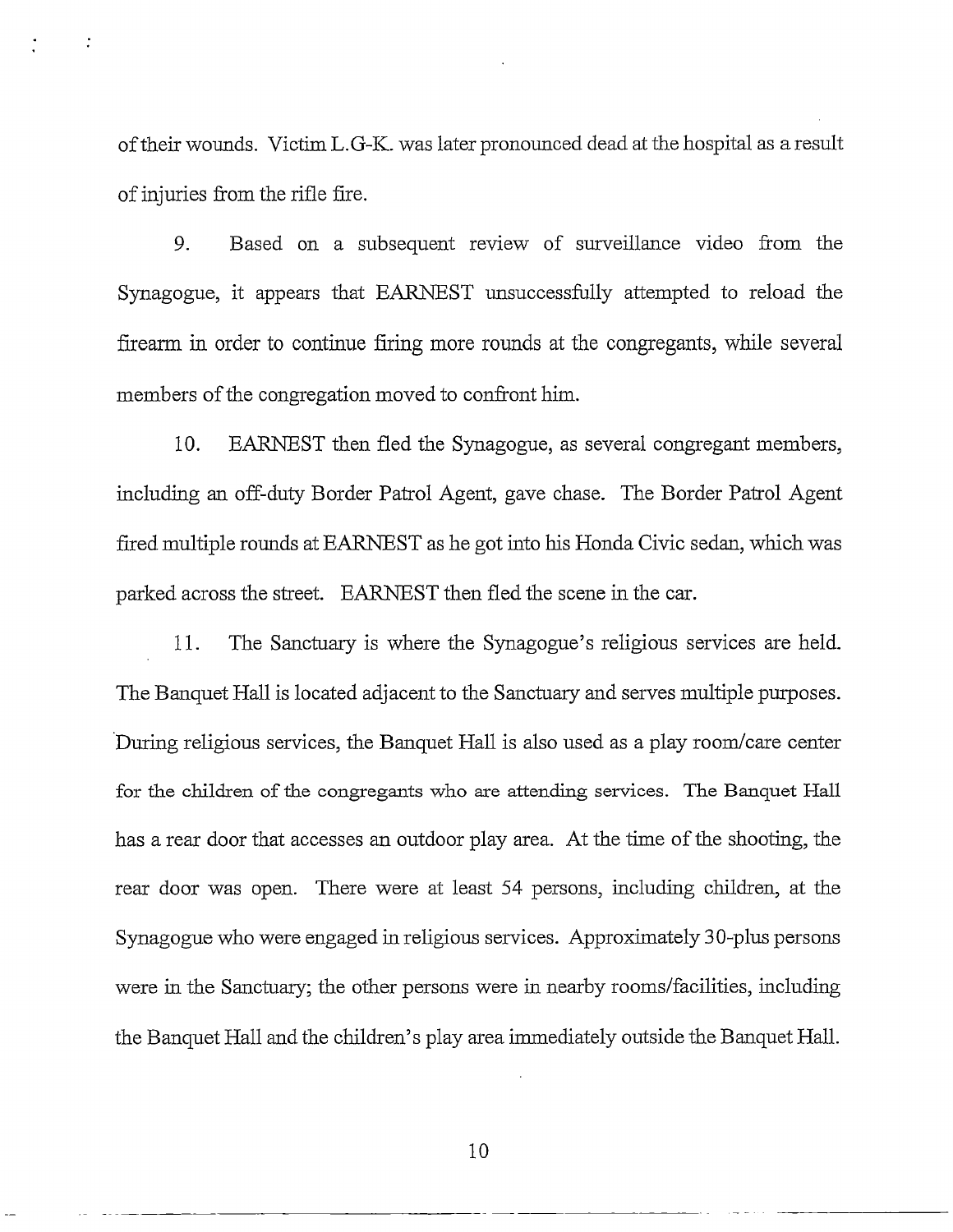12. After EARNEST fled the scene, he called 911 from his car and identified himself as the shooter at the Synagogue. Among other things, EARNEST stated, "I just shot up a synagogue. I'm just trying to defend my nation from the Jewish people ... They're destroying our people ... I opened fire at a synagogue. I think I killed some people." EARNEST added that he shot people in the Synagogue "because the Jewish people are destroying the white race."

13. During the 911 conversation, EARNEST stated that he was willing to surrender to authorities. He stated that he had an AR-15, Smith and Wesson, M&P 15 rifle, which he would leave in his car when officers arrived. He also stated that he was wearing a chest rig, which contained additional ammunition. The 911 officer asked him to remove ammunition from the vest and leave that in the car. Law enforcement officers located EARNEST at the location he described and arrested him. A state search warrant was subsequently executed on the Honda Civic sedan. During the search, an officer seized a Smith & Wesson Model M&P 15 Sport II semi-automatic rifle, bearing serial number ending in 950, with an attached magazine, which was empty, and five additional magazines, which were each loaded with ten rounds of ammunition.

14. After the shooting at the Synagogue, law enforcement investigators found a manifesto, bearing EARNEST'S name, which was uploaded to [Mediafire.com](https://Mediafire.com) and [Pastebin.com](https://Pastebin.com) before the shooting. In the manifesto, which he

11

-------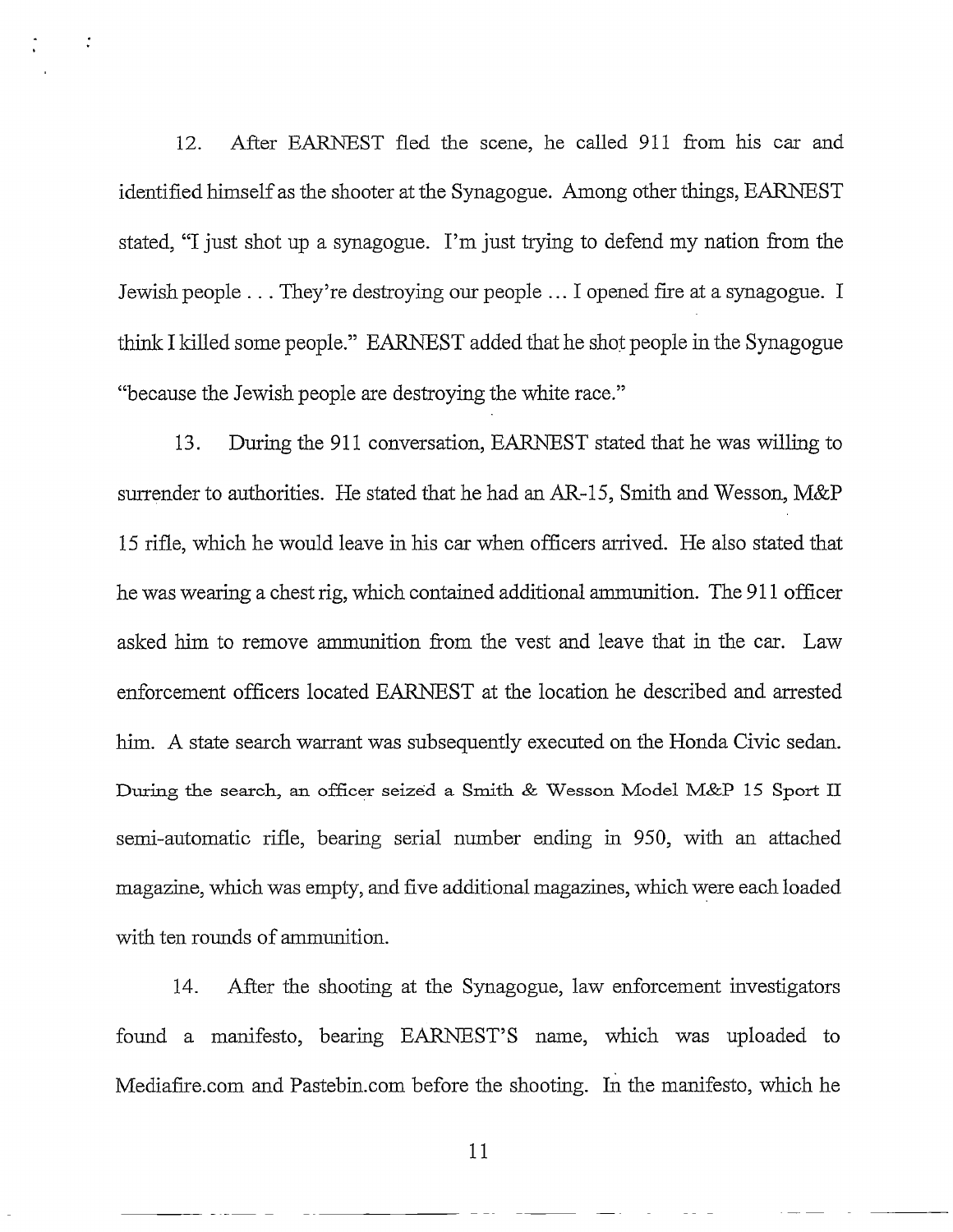named "An Open Letter," EARNEST made many anti-Semitic and anti-Muslim statements. EARNEST explicitly referred to "Jews" as a race. EARNEST also stated that his only regret is that he did not kill more "Jews," i.e., "As an individual, I can only kill so many Jews." EARNEST went on to write that, "Every Jew plays his part to enslave the other races." EARNEST also admitted to the arson of an Escondido mosque in March 2019. EARNEST stated that Robert Bowers, who is charged with shooting and killing 11 congregants at the Tree of Life synagogue in Pittsburgh, Pennsylvania, and Brenton Tarrant, who is charged with shooting and killing 50 congregants at two mosques in New Zealand, were inspirations for-him.

15. Law enforcement officers subsequently executed state search warrants on EARNEST's residence and electronic devices. During a search of EARNEST's laptop, which was seized from his residence, agents found EARNEST'S Open Letter/Manifesto and a copy of a web posting written by Brenton Tarrant.

16. Agents from the Bureau of Alcohol, Tobacco, Firearms and Explosives (ATF) subsequently conducted a trace of the semi-automatic assault rifle seized from EARNEST's vehicle and determined the following:

a. The firearm was manufactured by Smith & Wesson in Princeton, Illinois and shipped to Springfield, Massachusetts where it was assembled.

12

-<br>- -<del>-</del>-- -- -- ---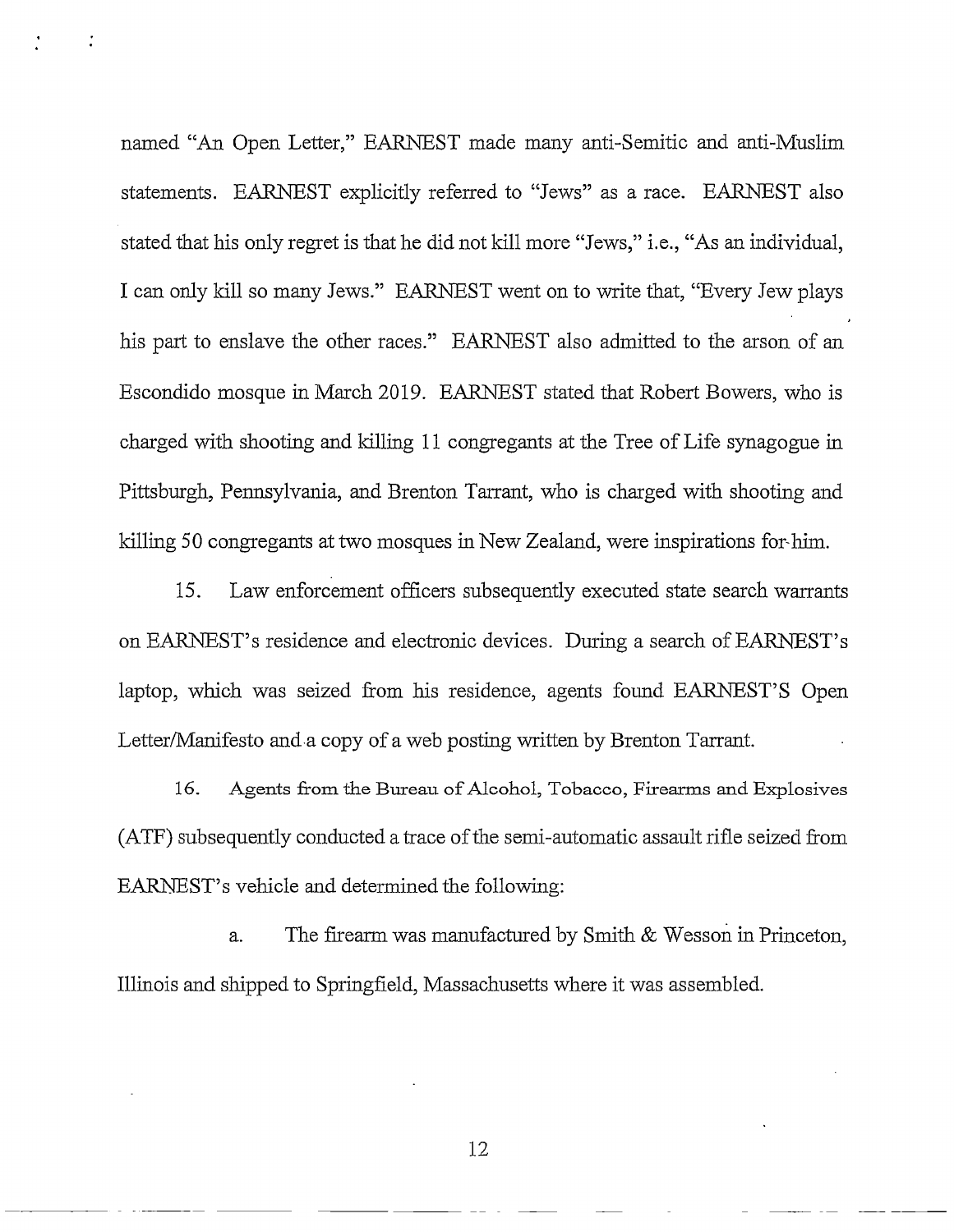b. The firearm was ultimately transferred, via Fort Worth, Texas, to a Federal Firearm Licensed (FFL) Dealer in San Diego, California, which sold the firearm to EARNEST. EARNEST picked up the rifle on April 26, 2019.

J,

17. The Synagogue is involved in activities that affect interstate and/or foreign commerce. Among other things, the Synagogue complex consists of a licensed preschool, the Chai Preschool and Infant Center, and a gift shop. The Chai Preschool is a licensed full-time preschool for children ages 2 to 5 years old, with paid teachers and staff. The Infant/Toddler Program offers daycare for children 6 weeks to 23 months. Membership is open to the public for a fee; students and family members need not be members of the Synagogue. In addition, the Synagogue operates the Friendship Circle, a non-profit organization dedicated to providing support to individuals with special needs and their families by providing educational programming. The Friendship Circle is part of an international organization, and currently serves 150 families with the assistance of approximately 400 specially trained teenage and adult volunteers.

#### *The Escondido Mosque*

18. EARNEST admitted in his "open letter" or manifesto to setting fire to an Escondido mosque in March 2019. That is consistent with an arson at the Darul-Arq am Mosque and Islamic Center (the "Escondido Mosque"), located at 318 West 6th Avenue in Escondido, California. The arson occurred on March 24, 2019,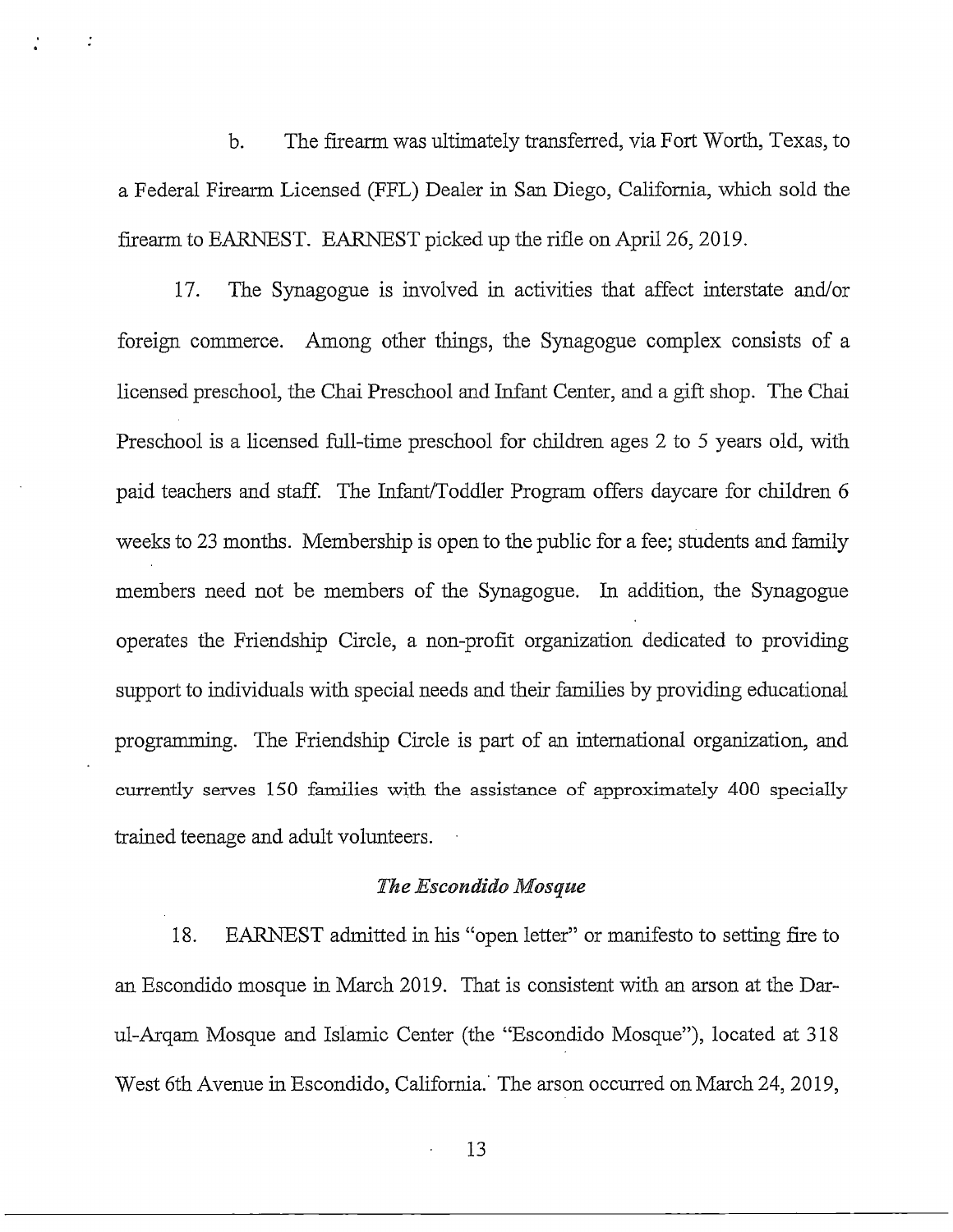at approximately 3:15 a.m., nine days after the March 15, 2019 mass shootings at two New Zealand mosques by Brenton Tarrant.

19. Specifically, the manifesto stated:

I scorched a mosque in Escondido with gasoline a week after Brenton Tarrant's sacrifice and they never found shit on me (I didn't realize sandn\*\*\*\*\*\* were sleeping inside though-they woke up and put out the fire pretty much immediately after I drove away which was unfortunate. Also they didn't report the message I spray-painted on the parking  $lot. \ldots$  It is so easy to  $\ldots$  get away with burning a synagogue (or mosque) to the ground if you're smart about it. You can even shoot up a mosque, synagogue, immigration center, traitorous politicians, wealthy Jews in gated communities, Jewish-owned company buildings, etc.

20. The Escondido Mosque is. one of seven Tablighi Jamaat ("TJ") mosques in San Diego County that are all overseen by one emir. TJ is an Islamic missionary movement. In this capacity, a TJ mosque is recognized as a travel destination for Islamic worshipers. In the United States, TJ mosques regularly host families and travelers from foreign countries and worshippers from other states who travel through an area or travel to the mosque for prayer or study. All seven of the San Diego County TJ mosques including the Escondido Mosque, regularly host overnight guests. These travelers come from out of state and out of the country. When a guest comes to San Diego, he may stay in one or more of the seven TJ mosques during his visit. Visits may last anywhere from three days to four months. The guests pay their own travel expenses and pay for their own food while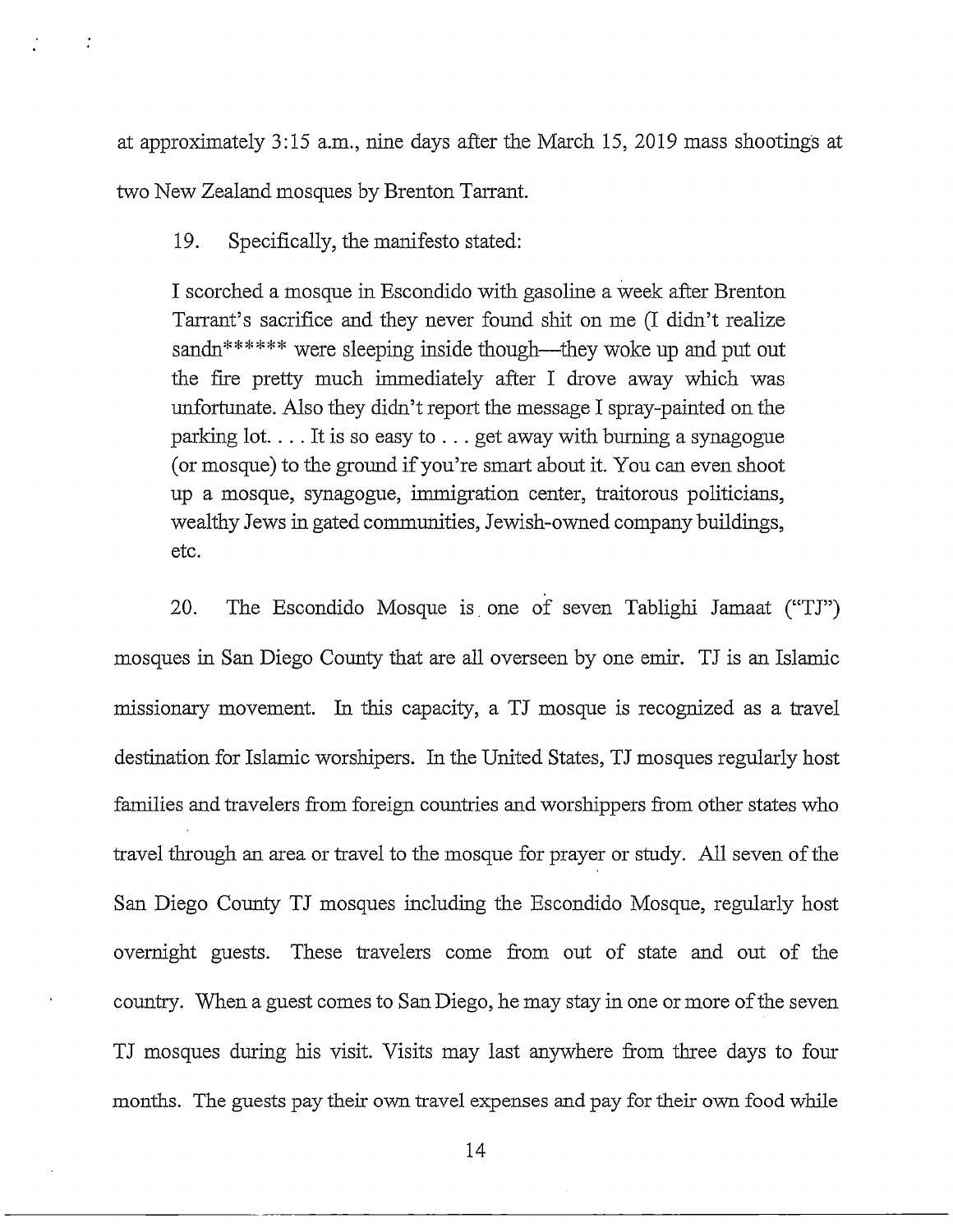visiting the seven mosques. Although it is not required, the guests will often leave donations to help defer the costs of the stay at a mosque.

21. Prior to the attempt to bum down the Escondido Mosque, the Escondido Mosque hosted guests from out of state. Since the arson, the Escondido Mosque has hosted travelers from out of state. The emir of the Mosque was in Colorado and potential guests expressed concerns about coming to San Diego in light of the recent attack. Specifically, at least one potential guest had expressed concern about white supremacists in San Diego.

22. An investigation of the arson of the Escondido Mosque by the ATF, Escondido Police Department and the FBI revealed the following:

a. At the time of the arson, approximately seven individuals were staying overnight at the Escondido Mosque for spiritual development. In the early morning hours ofMarch 24th, one of the individuals was sleeping in an area adjacent to the west wall of the mosque. At approximately 3:15 a.m., that individual smelled gasoline, and observed flames coming through the crack at the bottom of the west wall door. He retrieved water from the kitchen in an attempt to extinguish the fire. When he opened the door, he observed the flames on the outside of the west wall. With the assistance of the others staying at the mosque, they put out the fire.

b. First responders and law enforcement agents responded to the scene and observed smoke staining or charring along approximately half the length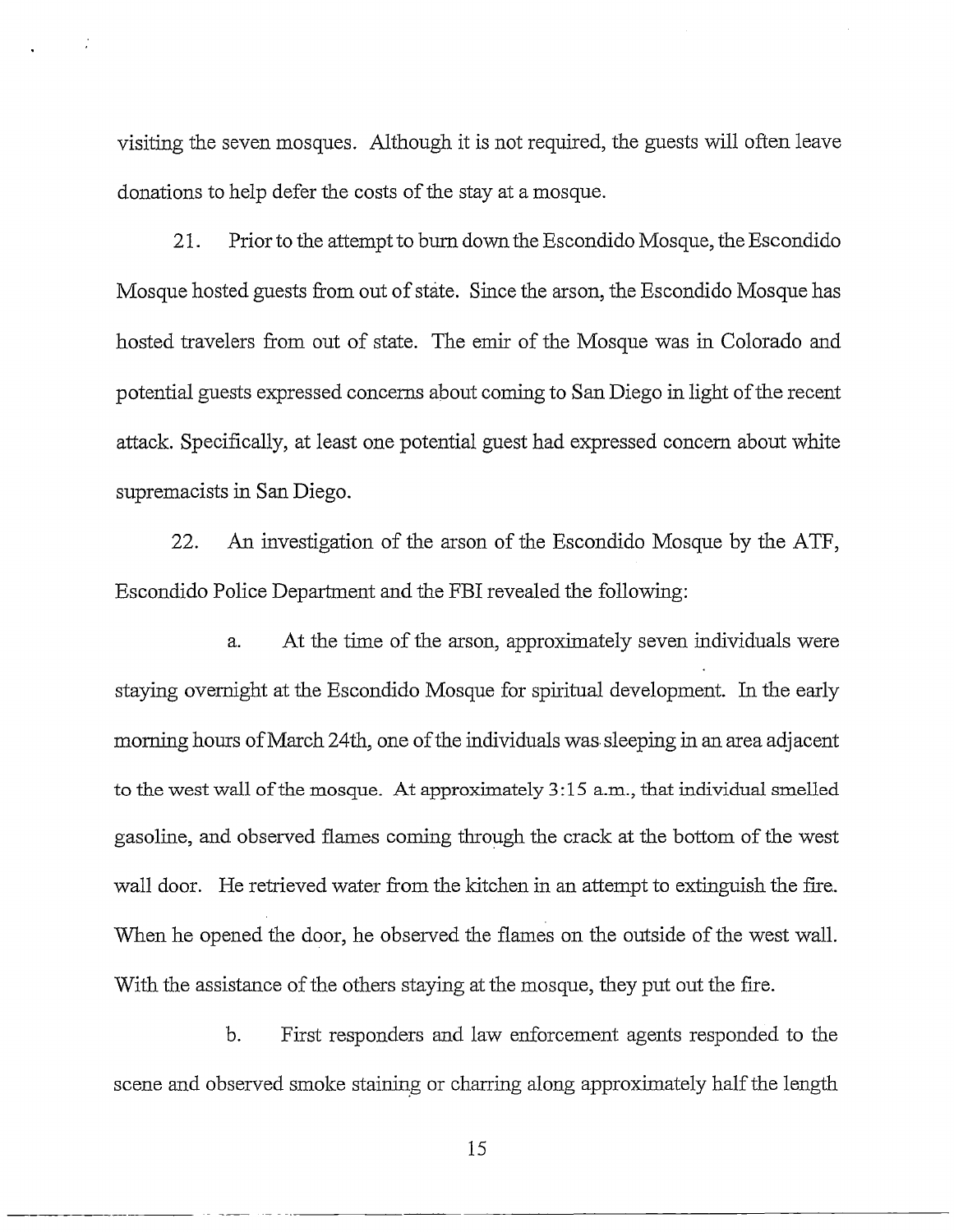of the west side of the mosque, including an exterior door. In addition, they observed that the heat from the fire cracked a window and there was low level burning and smoke staining to the threshold and interior doorjamb of the exterior door. Near the location of the fire, first responders also noticed the odor of what they believed was gasoline. An ATF Senior Special Agent/Certified Fire Investigator subsequently conducted an origin and cause investigation of the fire scene. Preliminary findings revealed that the fire was incendiary in nature, and deliberately set by the use of an accelerant, such as gasoline, which was distributed in and around the only exterior door on the west side of the structure.

c. First responders and law enforcement officers also observed that someone had used white spray paint to leave a message on the asphalt parking lot which referred to Brenton Tarrant. EARNEST referenced the identical message in his manifesto. The exact message left by the arsonist was never revealed to the public by law enforcement while subsequent media reports reported that the arsonist left a message referring to the New Zealand mass shooting.

d. Law enforcement investigators subsequently obtained video surveillance footage from a business across the street, as well as video surveillance footage from businesses located along possible routes to the mosque. Surveillance footage from March 24, 2019, showed the suspect arriving at the mosque in a vehicle at approximately 3:00 a.m., as well as part of the suspect vehicle's route of travel to

-------------